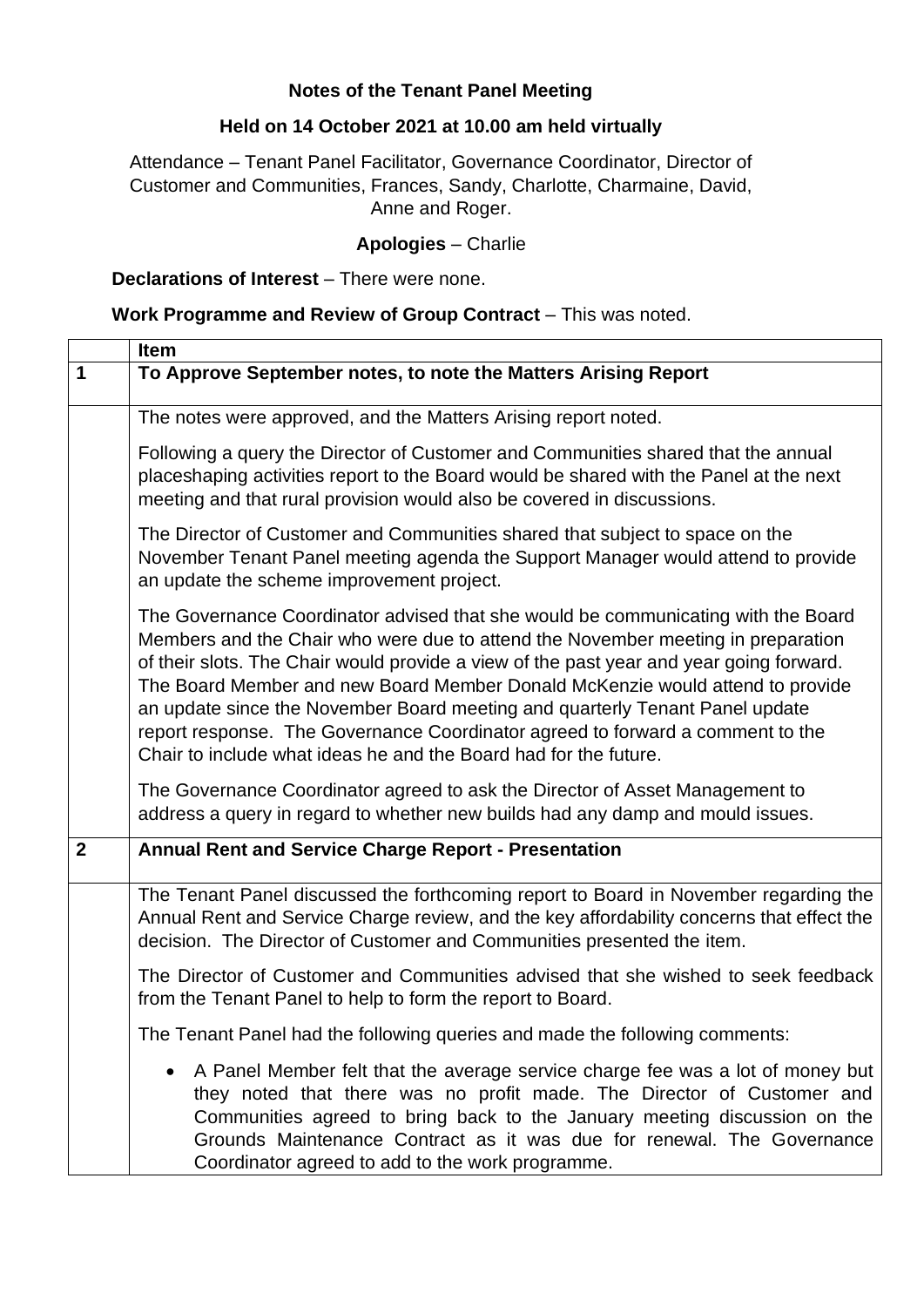- Following a query the Director of Customer and Communities explained that Freebridge had received some funding to make some homes more energy efficient which would help with rising energy costs, and currently they were identifying homes which were eligible for such measures as replacement of ineffective heating and installation of new cavity wall insulation.
- A Tenant Panel Member commented in regard to the nationally available hardship funds such as the Warm Home Discount and had found it quite confusing to apply with such a short window of opportunity, they questioned what Freebridge were doing to advertise this process and remind tenants it was available. The Director of Customer and Communities shared that there was information on the Freebridge website and it was more important than ever that tenants had information of what was available. She added that Freebridge were currently drafting a communications plan to share this information with customers.
- A Panel Member commented that where a pension increase was received it would be lost through the rent increase and so there would be no gain for the individual.
- A Panel member queried in regard to the average service charge amount and felt on a monthly basis it was potentially a large amount for some people to find. The Director of Customer and Communities shared that the Board needed to consider the continuing roll out.A Panel Member was concerned that in absorbing the service charge there may not be money for other things that Freebridge wishes to do and they felt that the cost was minimal to keep the surroundings nice.
- A Panel Member commented that they had paid a full service charge over the past 11 years, and their neighbours had paid increments in the last few years. If they want a good grounds maintenance service and cleaning service, (where standards are higher than in the past), they have to expect to pay for it. But they acknowledged it may be difficult for some people to afford, but their benefits will go up.
- A Panel member commented that they regularly report jobs that are not being done in their sheltered scheme, but they wished to highlight that there was a reason why some tenants do not report issues – because they are worried that this will then in turn increase their service charge.
- A Panel Member commented that they are aware that when for example a cleaning company tender for a contract they know the right wording to get the contract but when they get it they don't then do it. The Panel Member felt there was never enough monitoring of contractors and what tenants report don't always get done. The Director of Customer and Communities shared that in future contracts digital means of monitoring contractor performance would be considered. A Panel Member agreed that if you want services you have to pay for them, but if the services are not received properly it needs to be sorted by Freebridge.

The Director of Customer and Communities shared that the Tenancy Sustainment plan was there to support customers but if there were any further preventative ideas any Panel member might have that would be welcomed.

The Director of Customer and Communities shared that across the business it was a key point that we need to demonstrate value for money in the services that we procure especially if we are charging service charges and that would be conveyed to the Board.

In answer to what help Freebridge can provide to tenants particularly over the winter, a Panel Member shared that the additional support seems fantastic but was concerned any rent increase may not cover what is needed. The Director of Customer and Communities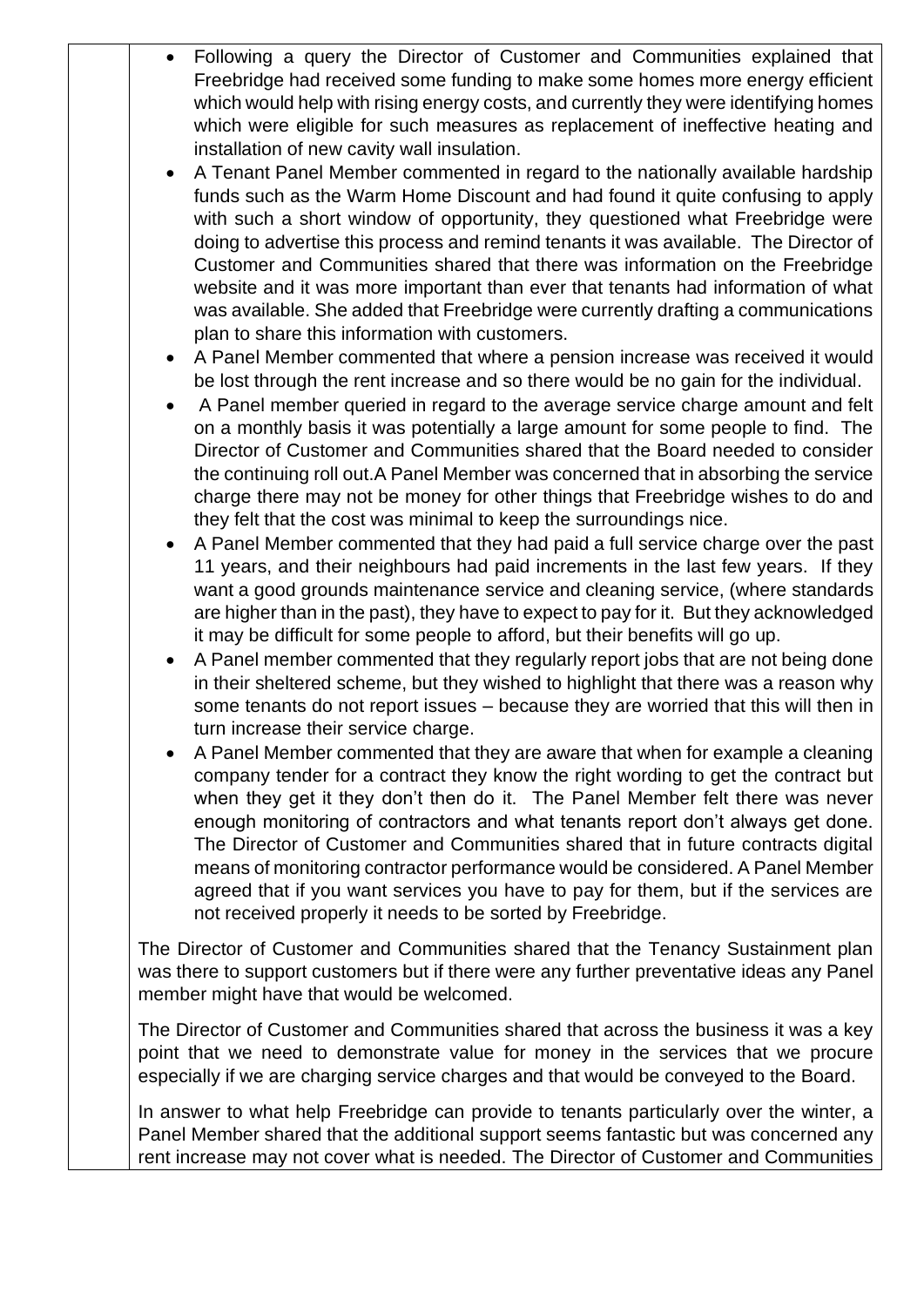|   | shared in regard to their comment about rent being a high enough increase to cover costs,<br>they explained that Freebridge could go no higher than the prescribed cap.                                                                                                                                                                                                                                                                                                                                                                                                                                                                                                                                                                                                                                                                                                                                                                                                                                                                                                                                                                                                                                        |
|---|----------------------------------------------------------------------------------------------------------------------------------------------------------------------------------------------------------------------------------------------------------------------------------------------------------------------------------------------------------------------------------------------------------------------------------------------------------------------------------------------------------------------------------------------------------------------------------------------------------------------------------------------------------------------------------------------------------------------------------------------------------------------------------------------------------------------------------------------------------------------------------------------------------------------------------------------------------------------------------------------------------------------------------------------------------------------------------------------------------------------------------------------------------------------------------------------------------------|
|   | A Panel member commented that increases in costs was a theme across the country at<br>this time and everything was increasing in cost, so if Freebridge wished to achieve a<br>particular standard and help to support tenants in need it needed the money to do this and<br>it was not right that this should have to be borrowed entirely.                                                                                                                                                                                                                                                                                                                                                                                                                                                                                                                                                                                                                                                                                                                                                                                                                                                                   |
|   | The Director of Customer and Communities shared that if the Panel had any further queries<br>to email her but the report would go to Board for their consideration at their next meeting<br>in November and then any change in the rent and service charge amounts would apply<br>from April 2022 next year.                                                                                                                                                                                                                                                                                                                                                                                                                                                                                                                                                                                                                                                                                                                                                                                                                                                                                                   |
| 3 | <b>Repairs Task and Finish Group</b>                                                                                                                                                                                                                                                                                                                                                                                                                                                                                                                                                                                                                                                                                                                                                                                                                                                                                                                                                                                                                                                                                                                                                                           |
|   | The Tenant Panel discussed the report tabled at the recent Repairs Task and Finish Group<br>meeting, and received an update from Tenant Panel Member Anne on her attendance at<br>the group meeting in the capacity as observer.                                                                                                                                                                                                                                                                                                                                                                                                                                                                                                                                                                                                                                                                                                                                                                                                                                                                                                                                                                               |
|   | Anne felt that it was interesting to observe how the Board deal with issues when things are<br>not going so well such as the back log of repairs. Anne shared that they discussed<br>recruitment of operatives, doors and window installations, appointment times, root causes<br>of repairs issues and repairs being fixed first time right. She shared that a specialist team<br>would take calls going forward when a tenant reports a repair. She further shared that the<br>Board Members had been keen for the Tenant Panel Members to be involved with the<br>process of monitoring the improvements to the repairs service over the coming months.                                                                                                                                                                                                                                                                                                                                                                                                                                                                                                                                                     |
|   | The Panel Made the following comments:                                                                                                                                                                                                                                                                                                                                                                                                                                                                                                                                                                                                                                                                                                                                                                                                                                                                                                                                                                                                                                                                                                                                                                         |
|   | • A Panel Member commented that Freebridge should tell tenants what the issues<br>are and make a plan to systematically resolve it.<br>A Panel Member commented that if a contractor did unsatisfactory work to a<br>$\bullet$<br>property they would be unsure why Freebridge would want them to do further work<br>on any home even if it was to resolve issues.<br>A Panel Member felt that work given to contractors was not always followed up for<br>quality monitoring after.<br>A Panel Member commented that other than surveys to tenants they could see why<br>$\bullet$<br>the Board would want comments from the Tenant Panel as this kind of feedback is<br>not sourced elsewhere. They wished to congratulate the Director of Customer and<br>Communities on the report, which was very honest. They noted the survey was not<br>yet finished so until this was finished they could see how Freebridge could not yet<br>formulate a plan. The replacement of windows and doors was a huge and costly<br>issue that was a concern.<br>• A Panel Member wished to comment that the conversation was very interesting and<br>if management were not doing their job then it needs to be addressed. |
|   | The Panel felt unanimously that a Panel Member should attend the Repairs Task and<br>Finish Group going forward at least in an observational capacity as it provided an<br>opportunity to listen, seek assurance and share back to the wider Panel. The Governance<br>Coordinator agreed to forward onto the team and ask that feedback be provided at the<br>November Tenant Panel Meeting.                                                                                                                                                                                                                                                                                                                                                                                                                                                                                                                                                                                                                                                                                                                                                                                                                   |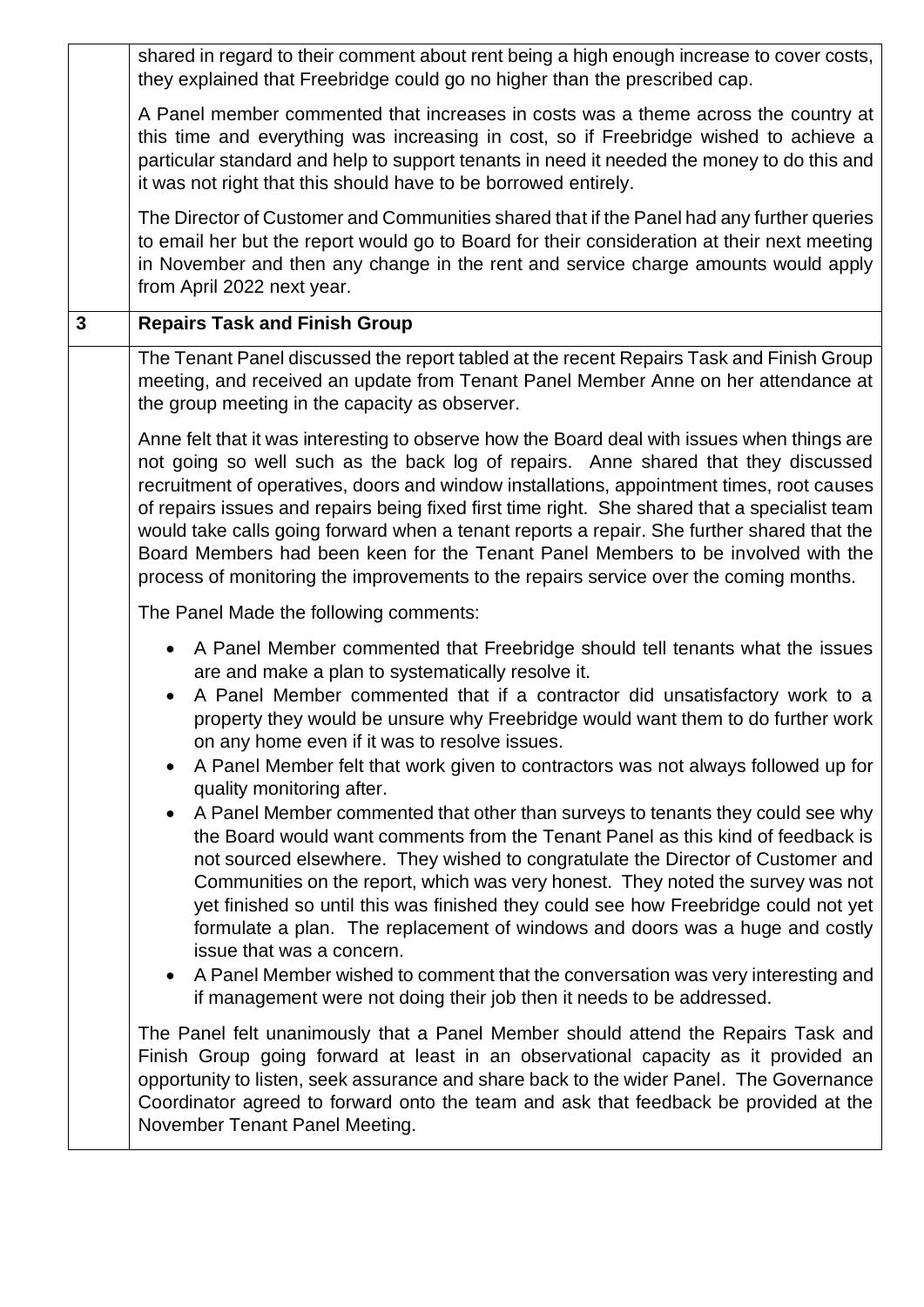|   | A Panel Member thanked the other members for attending the other events and it was<br>appreciated the information had been shared.                                                                                                                                                                                                                                                                                                                                                                                                                                                                                                                              |
|---|-----------------------------------------------------------------------------------------------------------------------------------------------------------------------------------------------------------------------------------------------------------------------------------------------------------------------------------------------------------------------------------------------------------------------------------------------------------------------------------------------------------------------------------------------------------------------------------------------------------------------------------------------------------------|
|   | Anne shared that she would like to follow up at the next Repairs Task and Finish Group<br>meeting in January even if that was only to observe. She added that she was impressed<br>by Board Members Vicky Savage and Gill Rejzl in the meeting as they provided good<br>challenge to staff.                                                                                                                                                                                                                                                                                                                                                                     |
| 4 | <b>Housing Ombudsman Residents Panel Update</b>                                                                                                                                                                                                                                                                                                                                                                                                                                                                                                                                                                                                                 |
|   | The Tenant Panel received an update from Tenant Panel Member Anne on her<br>involvement with the residents panel in recent weeks.  Anne shared that since the last<br>report to the Panel she had circulated in July there had no meeting she was invited to<br>attend. She added that the Ombudsman had a Customer Charter which they were<br>currently consulting tenants on and Anne had compiled a report for circulation to Panel<br>members. The next meeting was in January 2022 but as there were 600 members it was<br>unclear whether Anne would be chosen to attend on that occasion. It was noted that was<br>information on the ombudsman website. |
| 5 | Meeting with the Regulator 11 <sup>th</sup> October 2021                                                                                                                                                                                                                                                                                                                                                                                                                                                                                                                                                                                                        |
|   | An update was received from Tenant Panel Members who attended the meeting in<br>Norwich with the Regulator. Members had an opportunity to raise any questions<br>regarding the briefing note relating to the Regulator's Annual Consumer Regulation<br>Review, as circulated in the agenda pack.                                                                                                                                                                                                                                                                                                                                                                |
|   | Charmaine shared that the meeting began with discussions around the table and a<br>survey in regard to what the big issues were for tenants. The purpose was to gather<br>information into a priorities list but key themes had been around communications,<br>repairs and antisocial behaviour.                                                                                                                                                                                                                                                                                                                                                                |
|   | The legislation was not set to come into force for another year but a lot of the<br>associations were looking to act now rather than wait. The new Director of Consumer<br>Standards Kate Dodds was present at the event and they would be continuing<br>conversations on the consumer standard regulation and consultation with tenants.                                                                                                                                                                                                                                                                                                                       |
|   | Charmaine found that in attending the event it assured her that the new regulation<br>would be put into place sooner than later. She added that she would attend future<br>events, and found it very helpful to have those conversations to see commonality<br>across the housing sector. She added that it had helped to find their voice and felt it<br>had been heard. Charmaine wished thank other Panel members and the Governance<br>Coordinator to support them as this was the first face to face meeting with others in a<br>long time. The Tenant Panel Facilitator and Panel Membered thanked Charmaine for<br>her feedback.                         |
|   | Anne also had attended and commented that she had found it very interesting that<br>surveys had discovered that a common three areas of repairs, communication and anti<br>social behaviour were key themes at most associations that tenants wished to be dealt<br>with.                                                                                                                                                                                                                                                                                                                                                                                       |
| 6 | <b>Customer Charter</b>                                                                                                                                                                                                                                                                                                                                                                                                                                                                                                                                                                                                                                         |
|   | Following on from the September meeting, a further roundtable discussion was held<br>regarding key considerations for the Charter and shared the current charter document and<br>the key themes within it. The Director of Customer and Communities shared some                                                                                                                                                                                                                                                                                                                                                                                                 |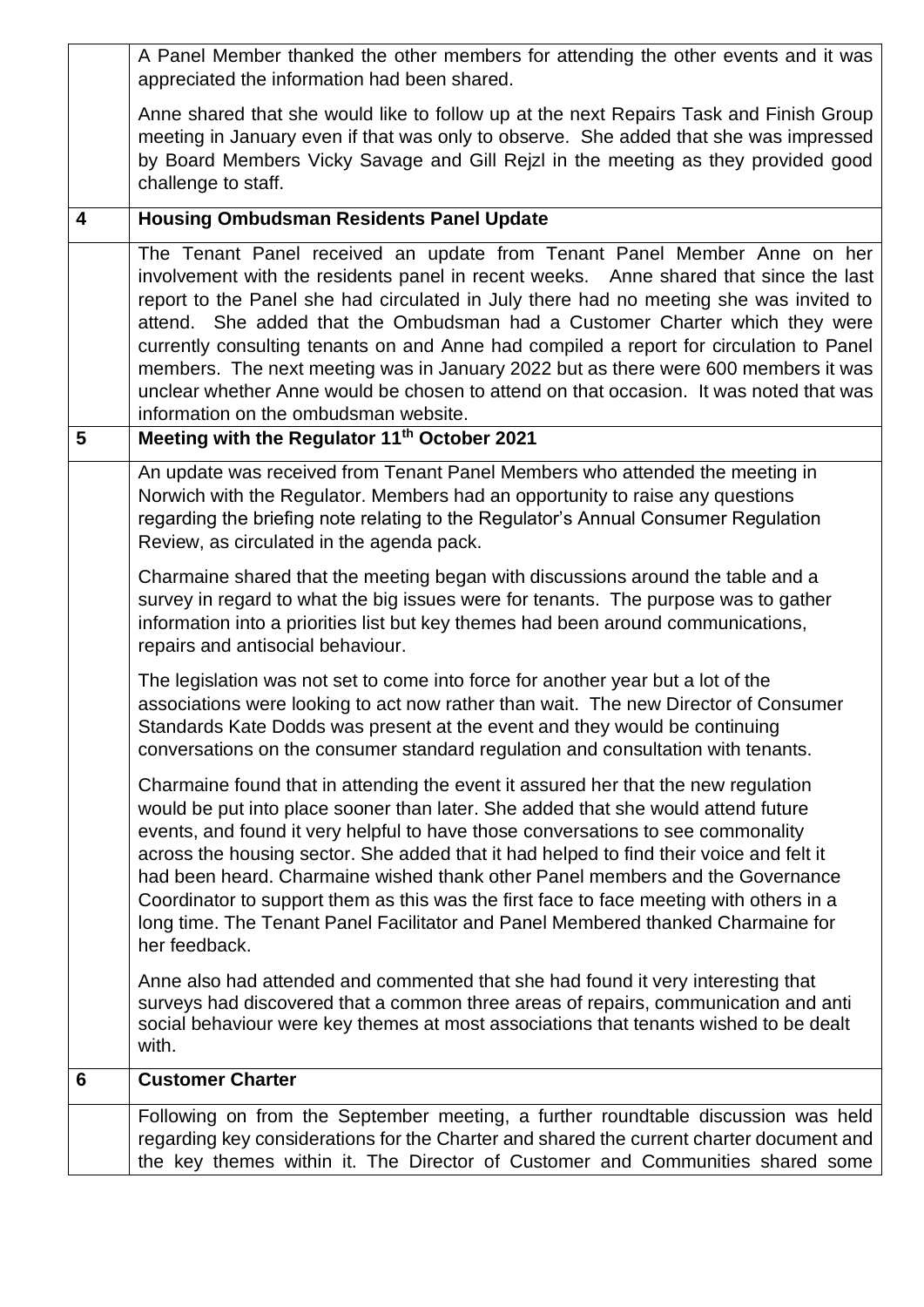background where the Tenant Panel had provided some great feedback. The survey on the charter was still available for tenants to complete. Various customer feedback methods totalling over 1000 had been used to formulate the Customer Charter. It was hoped that the Charter was easy to read and accessible as possible.

The Panel had the following comments and responses were given:

- Hard copies would be available for those who need it as well as being available online.
- Need to make sure there is no duplication across the Customer Charter.
- Suggestion of a list of who to contact for example winter warm payments. The Director of Customer and Communities shared that the document would be updated annually and would signpost tenants to services that Freebridge offer and any that outside services offer such as the government and partner organisations.
- Suggestion to make it clear what parts are Freebridge and what are statutory.
- Inclusion of the Freebridge Values and what Freebridge is all about perhaps in the opening part of the document.
- Include operationally where responsibilities lie.
- Expand on accessibility to include support to vulnerable and other groups of tenants.

The Director of Customer and Communities shared that it makes Freebridge accountable and agreed that it could be a section in its self, and also over time the Charter will become more and more customer led.

The Director of Customer and Communities shared that all issues have equal value but if a Panel member had to prioritise one thing from what is suggested what would be most important?

- Communication you do what you say you are going to do with transparency. Being heard
- Security feeling safe.
- Quality of the Housing and Repairs. A lot of areas to go into the document but there may be a lot of things that are out of Freebridge's control, such as when the general public are concerned.
- Sections on domestic abuse etc. they may need that information now and will need to think how you formulate this section.
- As an existing tenant it would be around communication and repairs. Some of the different groups could be put together, asb and safety for example.
- An existing tenant may wish to see something different however at the top to a current tenant.
- Communication should be at the top of the charter.

The Director of Customer and Communities shared that we need to make sure that it is a document that prospective tenants could also receive so there is consistency on communication and repairs. She shared when further drafted she would bring back to the Tenant Panel with more detail, for further comments. The Governance Coordinator agreed to note on the future work programme.

# **Draft Quarterly Report to the Board (Quarter 2 – July - Sept)**